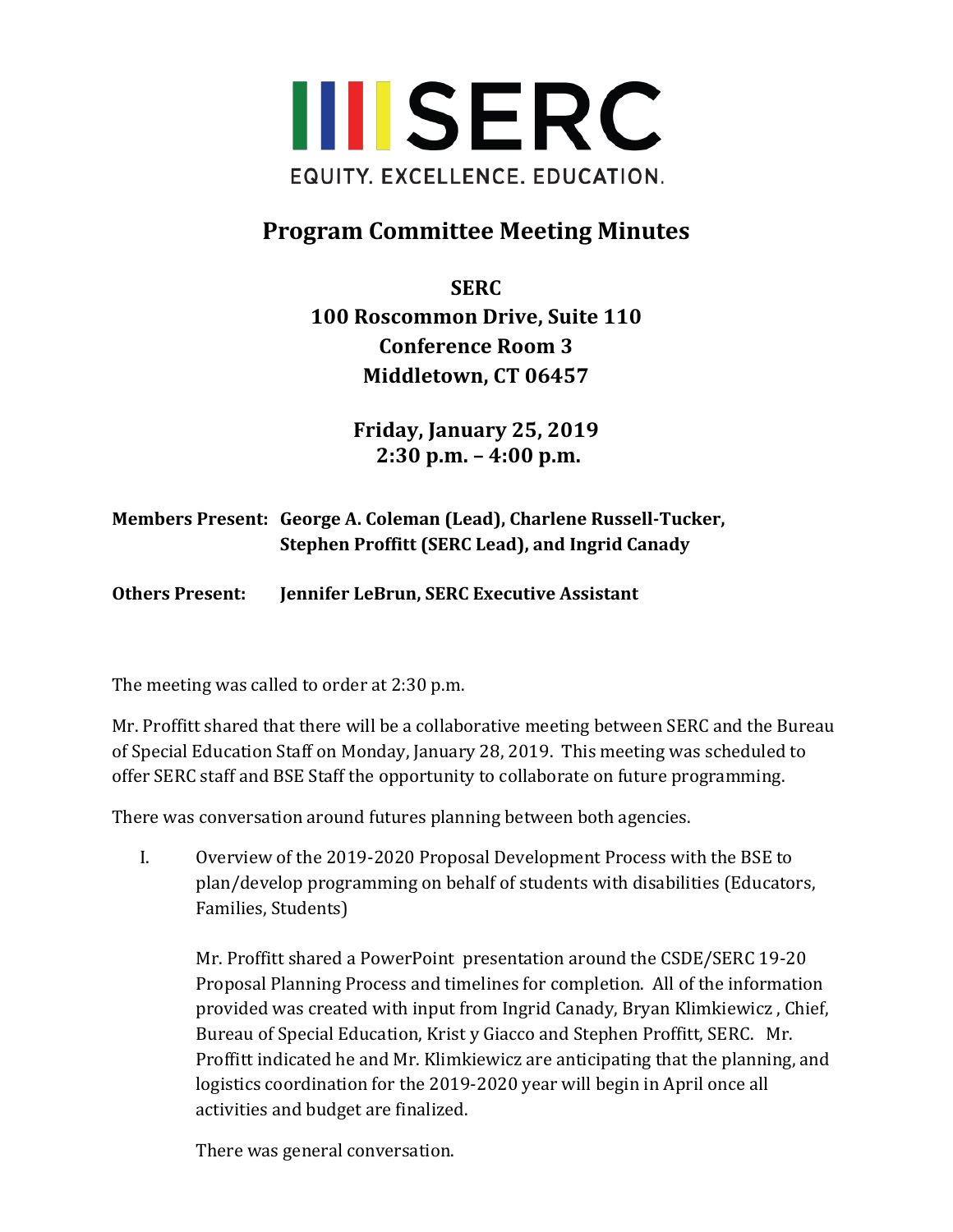## II. Current status of the 2018-2019 District Contract Requests

Mr. Proffitt provided information on the specific program topics that are being requested from school districts. The most requested topic is Positive Behavior Intervention Supports. SERC has currently received 70 district contract requests to date. All district requests go though Mr. Proffitt.

Committee Members requested to see data on the impact of SERC's work with districts and how districts hold themselves accountable. Mr. Proffitt and Ms. Canady indicated that this information is tracked and long term data is provided by SWIS. SWIS is a data collection tool used by schools that monitors social climate and student behavior by tracking discipline referrals. SERC staff has been trained on how to teach school district staff on the use and implementation of SWIS. Ongoing efforts will be made to develop evaluations to measure district and educator impact on improving outcomes for students based on training and technical assistance activities.

Ms. Russell-Tucker suggested the SERC look into grants around evaluation.

There was general conversation.

III. Current status of the approved 5100 BSE/SERC Collaborative Proposal/Project activities.

Conversation ensued around the main buckets of program topics and how each event that is held aligns with these buckets.

Ms. Russell-Tucker requested a visual that specifically shows how each activity falls into the specific buckets. The discussed buckets are Curriculum and Instructions, Special Education, Positive Behavior Intervention Supports, Racial Equity and Scientific Research-Based Interventions. This information will show how SERC is aligning with its Mission and pinpoint any gaps in programming needs. Mr. Proffitt and Ms. Canady will provide the requested visual.

There was general conversation.